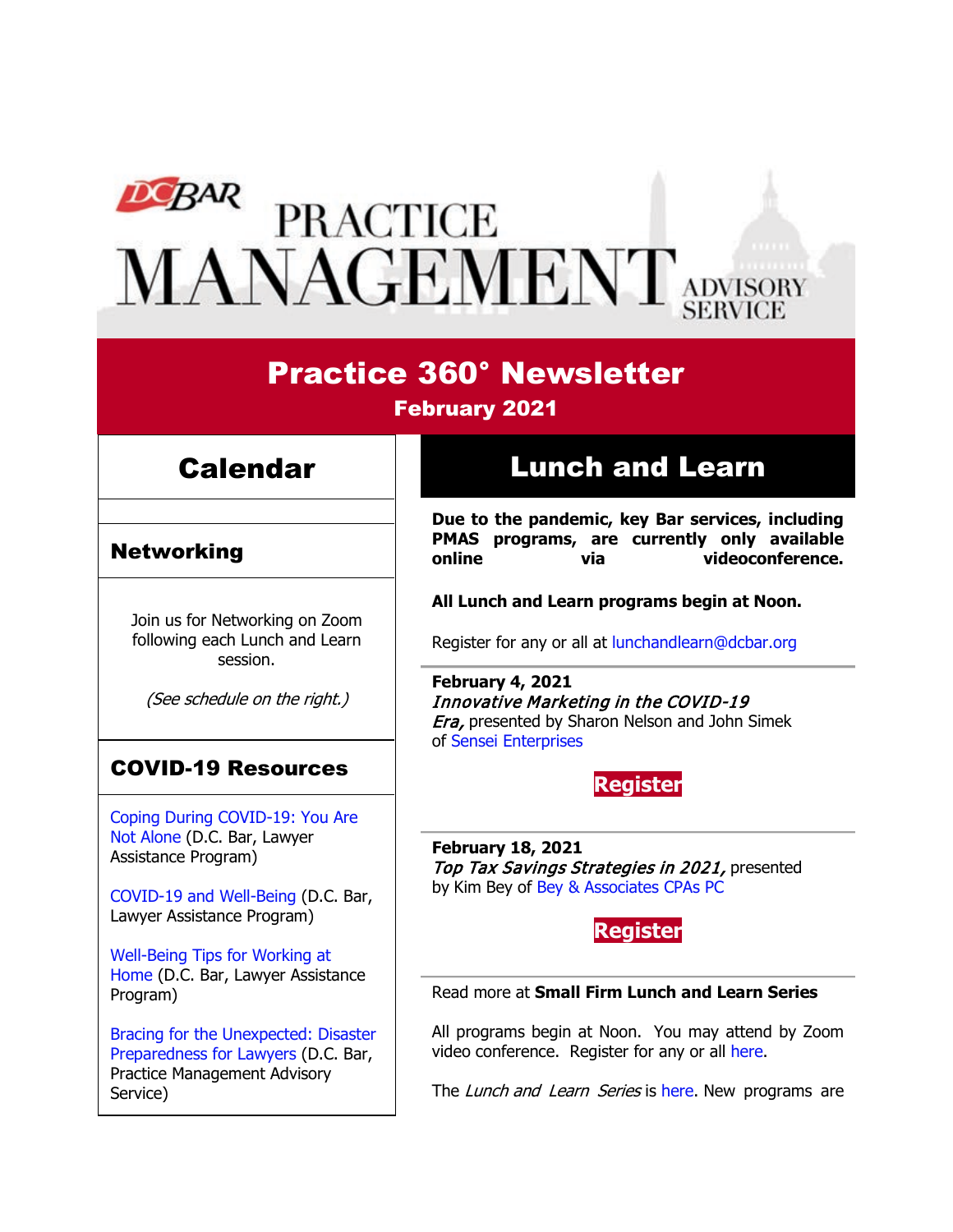## [Quick Start Guide to Launching a](https://www.dcbar.org/getmedia/d28b7c4b-3dcb-419e-828d-fdc2340588f9/Career-disruption-setting-up-a-law-firm-quickly-resources?utm_source=Real%20Magnet&utm_medium=INSERT_CHANNEL&utm_campaign=INSERT_LINK_ID)

[Firm During the Pandemic](https://www.dcbar.org/getmedia/d28b7c4b-3dcb-419e-828d-fdc2340588f9/Career-disruption-setting-up-a-law-firm-quickly-resources?utm_source=Real%20Magnet&utm_medium=INSERT_CHANNEL&utm_campaign=INSERT_LINK_ID) (D.C. Bar, Practice Management Advisory Service)

[New Law Firm Quick Start](https://www.dcbar.org/getmedia/34a3addd-9a13-4fc7-8e68-fbc2be8b50e0/Quick-start-Tech-Guide-final?utm_source=Real%20Magnet&utm_medium=INSERT_CHANNEL&utm_campaign=INSERT_LINK_ID)  [Technology Guide](https://www.dcbar.org/getmedia/34a3addd-9a13-4fc7-8e68-fbc2be8b50e0/Quick-start-Tech-Guide-final?utm_source=Real%20Magnet&utm_medium=INSERT_CHANNEL&utm_campaign=INSERT_LINK_ID) (D.C. Bar, Practice Management Advisory Service)

[Working Remotely During the](https://www.dcbar.org/news-events/news/working-remotely-during-the-pandemic-a-guide-to-ba?utm_source=Real%20Magnet&utm_medium=INSERT_CHANNEL&utm_campaign=INSERT_LINK_ID)  [Pandemic: A Guide to Bar Member](https://www.dcbar.org/news-events/news/working-remotely-during-the-pandemic-a-guide-to-ba?utm_source=Real%20Magnet&utm_medium=INSERT_CHANNEL&utm_campaign=INSERT_LINK_ID)  [Benefits](https://www.dcbar.org/news-events/news/working-remotely-during-the-pandemic-a-guide-to-ba?utm_source=Real%20Magnet&utm_medium=INSERT_CHANNEL&utm_campaign=INSERT_LINK_ID) (D.C. Bar, Practice Management Advisory Service)

[Legal Ethics in the Age of](https://www.dcbar.org/news-events/news/legal-ethics-in-the-age-of-the-coronavirus?utm_source=Real%20Magnet&utm_medium=INSERT_CHANNEL&utm_campaign=INSERT_LINK_ID)  [Coronavirus](https://www.dcbar.org/news-events/news/legal-ethics-in-the-age-of-the-coronavirus?utm_source=Real%20Magnet&utm_medium=INSERT_CHANNEL&utm_campaign=INSERT_LINK_ID) (D.C. Bar, Legal Ethics Program)

[Link to other D.C. Bar Covid-19](https://www.dcbar.org/for-lawyers/membership/covid-19-resources?utm_source=Real%20Magnet&utm_medium=INSERT_CHANNEL&utm_campaign=INSERT_LINK_ID)  **[Resources](https://www.dcbar.org/for-lawyers/membership/covid-19-resources?utm_source=Real%20Magnet&utm_medium=INSERT_CHANNEL&utm_campaign=INSERT_LINK_ID)** 

## PMAS Events

#### **February 2021**

**Febraury 3** – Day 1 of Basic Training & Beyond **February 4** – Lunch and Learn: Innovative Marketing in the COVID-19 Era **February 10** – Day 2 of Basic Training & Beyond **Februay 18** – Lunch and Learn: Top Tax Savings Strategies in 2021

## **Ethics**

Here is new ethics guidance on **Attorneys' Charging Liens and Client Confidentiality.** [Legal Ethics](https://www.dcbar.org/for-lawyers/legal-ethics/ethics-opinions-(1)?utm_source=Real%20Magnet&utm_medium=INSERT_CHANNEL&utm_campaign=INSERT_LINK_ID)  [Opinion 379](https://www.dcbar.org/for-lawyers/legal-ethics/ethics-opinions-(1)?utm_source=Real%20Magnet&utm_medium=INSERT_CHANNEL&utm_campaign=INSERT_LINK_ID)

## Other Events

added regularly. Recordings and materials from recent programs are [here.](https://www.dcbar.org/for-lawyers/practice-management-advisory-service/courses-and-trainings/small-firm-lunch-and-learn-series/past-lunch-and-learn-programs?utm_source=Real%20Magnet&utm_medium=INSERT_CHANNEL&utm_campaign=INSERT_LINK_ID) If you have an idea for a program, let us know at: [lunchandlearn@dcbar.org.](mailto:lunchandlearn@dcbar.org)

And if you missed How to Market Your Firm in Challenging Times with Mary Ellen Hickman; A Day in the Life of a Litigation Attorney with Margeaux Thomas; Affordable Tools, Tech, and Talent to Run<br>a Small Law Firm Remotely with Maddy Remotely with Maddy Martin; Overcoming the Crisis: How to Retool your Marketing to Stay Connected and Relevant with Mary Ellen Hickman; Running on Empty: Burnout in the Legal Profession with Niki Irish; Clearing Clutter, Tuning in to Time, Space & Mind with Niki Irish & Tracy Huang; Mary Ellen Hickman on Help, I Have No Time for Marketing; Security for Lawyers Working **Remotely** with Sharon Nelson and John Simek; or *Conducting Video Depositions Using* Zoom with Sundeep Hora and Nathan Finch here are the [recordings and materials.](https://www.dcbar.org/for-lawyers/practice-management-advisory-service/courses-and-trainings/small-firm-lunch-and-learn-series/past-lunch-and-learn-programs?utm_source=Real%20Magnet&utm_medium=INSERT_CHANNEL&utm_campaign=INSERT_LINK_ID)

# Basic Training & Beyond

Here is how to start, grow and manage a law firm in a large, urban market during a pandemic. Our monthly [Basic Training & Beyond](http://www.mmsend31.com/link.cfm?r=zvkjaWqFFUTRz65Avl-Ftw%7E%7E&pe=c3ph7NU-Re1l6uj-xoZC_Nqnf2HGTrpIRRfl_qZmlgZN_I06rShTZ-AlGs0Wp7CGgKUozsdU2izsioLhmXaRbg%7E%7E&t=prXb-jowJMuBRf73r4YKRA%7E%7E)**,** is set for February 3 and 10 (9:15 a.m. – 4:30 p.m.) We will meet by Zoom videoconference. [Register here.](http://www.mmsend31.com/link.cfm?r=zvkjaWqFFUTRz65Avl-Ftw%7E%7E&pe=BxjSlIjTK_3i3Os02s37pODjnSEaSaIBfLm0UarKy-K07-G29KY0F7SoVNdKQgSYIVrXVvuyFBcMiPY5X35JOA%7E%7E&t=prXb-jowJMuBRf73r4YKRA%7E%7E)

This program has been presented 268 times for more than 3,900 lawyers over the last twelve years and many have launched and are operating small law firms. We keep in touch with many small firms and what we learn informs the content for this program.

# PMAS Links and Free Downloads

[Law Firm Management Assessment \(Self-Check\)](https://www.dcbar.org/for-lawyers/practice-management-advisory-service/practice-tips-and-compliance/self-check?utm_source=Real%20Magnet&utm_medium=INSERT_CHANNEL&utm_campaign=INSERT_LINK_ID)

[Small firm legal trends and compensation reports](https://www.dcbar.org/for-lawyers/practice-management-advisory-service/courses-and-trainings/basic-training-beyond/basic-training-beyond-supplements?utm_source=Real%20Magnet&utm_medium=INSERT_CHANNEL&utm_campaign=INSERT_LINK_ID)

[e-Manual for Basic Training & Beyond](https://documentcloud.adobe.com/link/review?uri=urn:aaid:scds:US:2182dc5f-4a8c-435d-bb76-280eddc57a6d)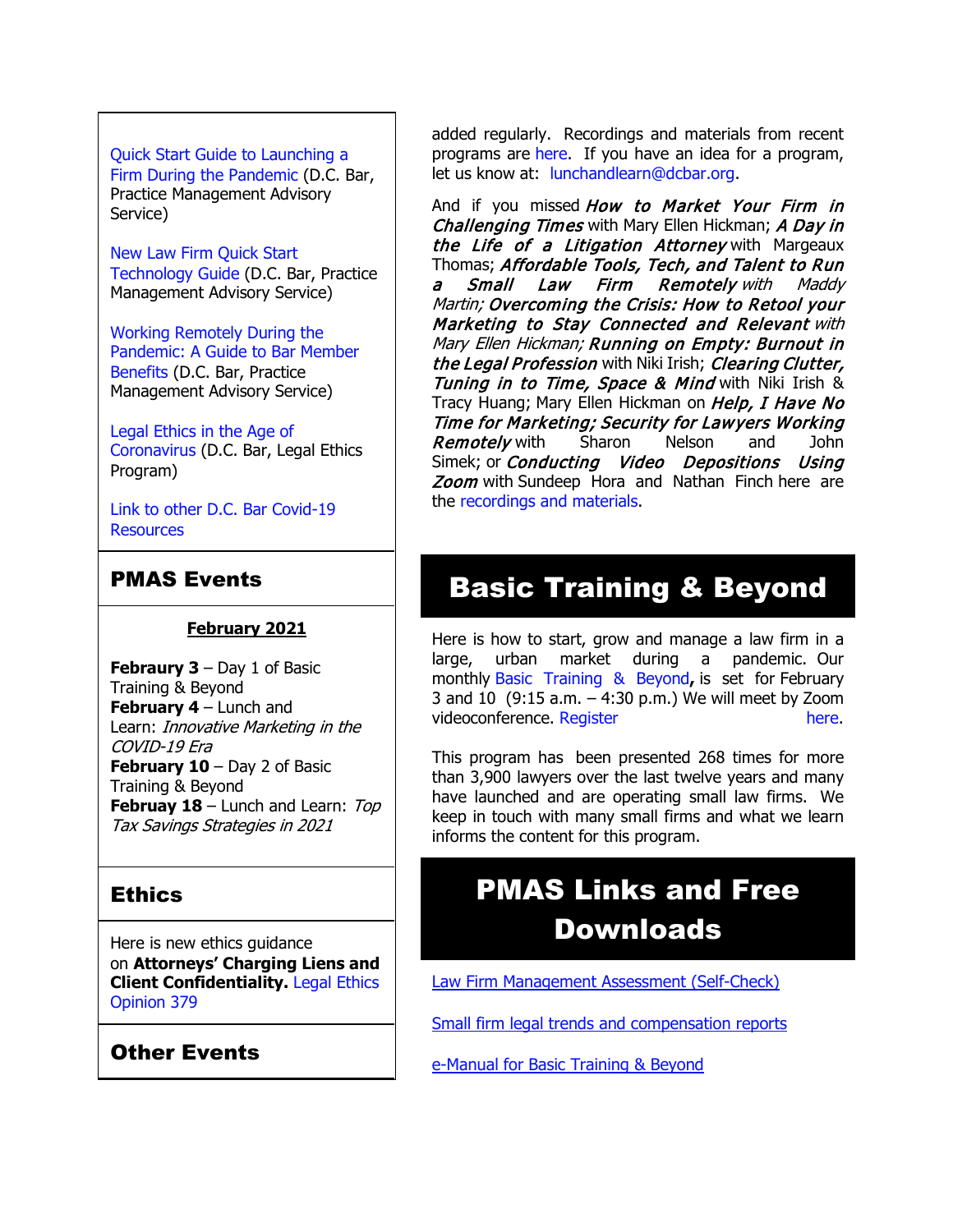[Continuing Legal Education programs](https://join.dcbar.org/eweb/DynamicPage.aspx?Site=DCBar&WebKey=cbe606bc-88d4-4d37-872c-f48d412a59e5&evt_etc_key=7aaf572d-f662-422f-9fe7-0ae3f4b705be&utm_source=Real%20Magnet&utm_medium=INSERT_CHANNEL&utm_campaign=INSERT_LINK_ID)

[More PMAS programs](https://www.dcbar.org/for-lawyers/practice-management-advisory-service/courses-and-trainings?utm_source=Real%20Magnet&utm_medium=INSERT_CHANNEL&utm_campaign=INSERT_LINK_ID)

[Communities Events](https://join.dcbar.org/eweb/DynamicPage.aspx?site=dcbar&webcode=EventList&utm_source=Real%20Magnet&utm_medium=INSERT_CHANNEL&utm_campaign=INSERT_LINK_ID)

[Pro Bono Center training programs](https://www.dcbar.org/pro-bono/resources-and-training/pro-bono-center-training-program?utm_source=Real%20Magnet&utm_medium=INSERT_CHANNEL&utm_campaign=INSERT_LINK_ID)

# From the Desks of Dan and Rochelle



**D.C. Bar Practice Management Advisory Service** 

> **Meet our Advisors:** Dan Mills, Practice Management Advisor Rochelle Washington, Practice Management Advisor

#### **Lawyer Wellness**

Lawyer wellness is always a relevant topic and now it is even more important. The current state of our nation's health is in flux and this brings uncertainty, fear, and anxiety for us all. Please take the time to care for yourself as you endeavor to keep your practice afloat. Some of you are struggling to maintain your firm and your livelihood. With this challenge comes great stress. Others have managed to adapt to the "new normal." You are video conferencing with clients and the courts, you have downsized your office space and learned new ways to run your firm more efficiently. With these changes and sudden adaptations, you may have forgotten to take care of yourself. Regardless of the status of your practice, the demands professionally and personally are immense. Our [Lawyer Assistance Program \(LAP\)](https://dcbar.org/for-lawyers/lawyer-assistance-program?utm_source=Real%20Magnet&utm_medium=INSERT_CHANNEL&utm_campaign=INSERT_LINK_ID) is here to help. Do not hesitate to reach out. As lawyers we are used to helping others solve their problems, but today, you and your mental health must take precedence. You can only be as good for someone else as you are for yourself. For more information on assistance and support groups contact LAP [here.](https://dcbar.org/for-lawyers/lawyer-assistance-program?utm_source=Real%20Magnet&utm_medium=INSERT_CHANNEL&utm_campaign=INSERT_LINK_ID)

-- Rochelle

#### **TrustBooks Adds the Operating Account**

If you have longed for an easy way to keep track of both your trust account and operating account without having to learn the complexities of QuickBooks or Excel, give [TrustBooks](https://trustbooks.com/) a look. It's easy to learn, uses lawyer terminology rather than accounting terminology, and lets you keep accurate track of advance fees and how they are earned. I was able to get quickly up-to-speed with most features of TrustBooks in a few hours and was able to use it to illustrate a manual for a new course we will soon be offering on financial management for law firms. TrustBooks also integrates with LawPay and Clio. Here is an [independent review](https://www.youtube.com/watch?v=OHPdyPEvkhk) from